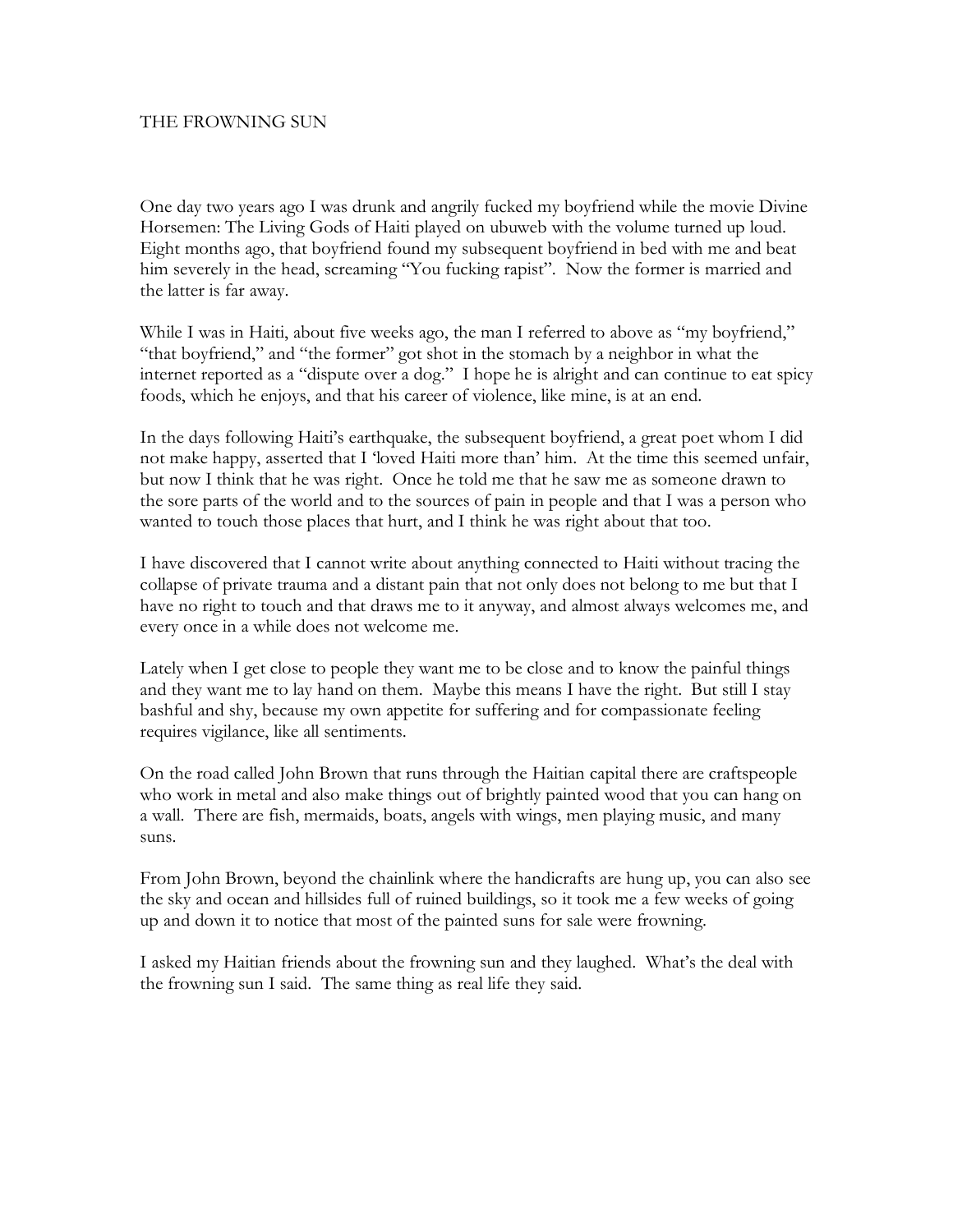## /// TWO PARAGRAPHS OF JOURNALISM

Food aid stopped around three months ago in the earthquake region. As far as I know water is still supplied, in limited fashion, to the tent camps by CARE. I saw a lot of very skinny babies. and very tired mothers. Vaginal infection, due to consumption of nonpotable water and inadequate sanitation, is rampant. It rains very hard when it rains, and hurricane season is just about here, and it is hard to be rained on when you live under plastic. Children do not have enough to eat. I was told by several medical workers that a whole generation will be stunted physically and mentally due to inadequate nutrition. Organized protest of Haiti's ineffectual and corrupt government happened nearly every day that I was there. Disorganized protest, in the form of eruptions of violence—men getting macheteed for infidelity, for example—as well as rape, are on the rise. Women absorb the responsibilities of civilization; their role as domestic laborers has become, in cities of dispossessed and homeless people, the single most powerful absorber of horror and transubstantiator of it into a lifegiving and generous force. The pride and dignity of people in their personal bearing becomes all the more important because everyone lives outside and everyone does not eat and drink enough and nearly everyone is without work and everyone is in mourning for their beloved, for their acquaintances, or homes, or for a ravaged world that was already pushed beyond all limits before January 12.

I am interested in Haiti because of the Vodou tradition, which is extremely beautiful, practical, and carries obvious power, and because of its revolutionary history, which positions Haiti as one of the most advanced nations on the planet, if not THE most advanced, for having abolished slavery sixty years before the United States dared to, for having rejected colonialism more than a hundred years before the twentieth century's wars against it would begin, and for having taken literally certain principles about liberty that much of the world still regards only as ideals.

## ////READING

If you want to know about Haitian poetry, read Open Gate: An Anthology of Haitian Creole Poetry, edited by Paul Larague and translated by Jack Hirschman and Boadiba.

If you want to know about Vodou, read Divine Horsemen: The Living Gods of Haiti by Maya Deren.

If you want to know about Haiti's revolution, the third democratic revolution in the world and the first successful rejection of slavery and colonialism ever, read The Black Jacobins: Toussaint L'Ouverture and the San Domingo Revolution by C. L. R. James.

If you want to know in detail about the work I did in Haiti, along with other aspects of my private life, I have started putting fragments here: http://arianareines.tumblr.com.

If you are curious about books and literature in Haiti, I translated the list of titles that were released at Haiti's annual bookfair in an APPENDIX to this note.

///WHAT I DID (six more paragraphs that sound like journalism)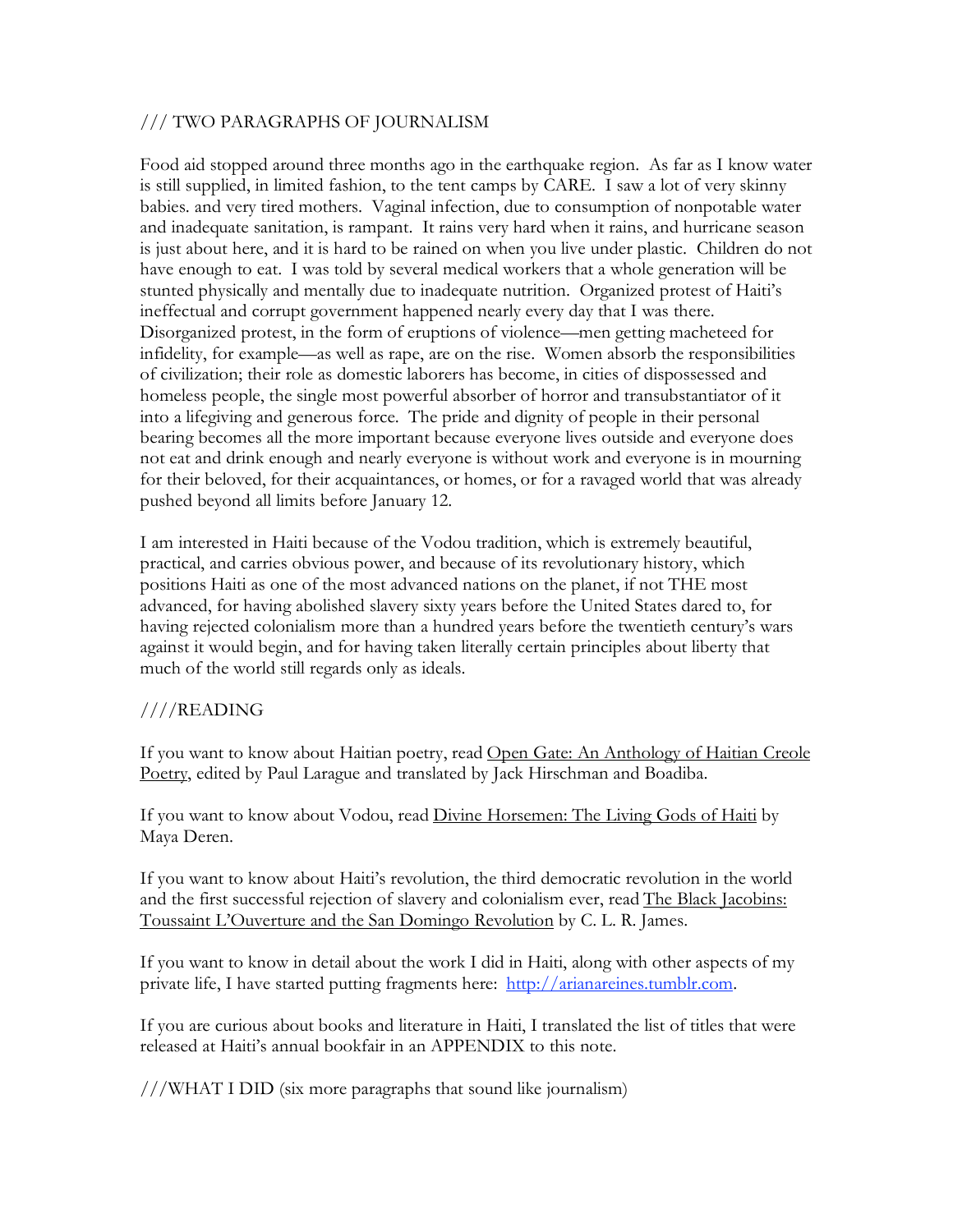In March I worked with a trauma outreach team in Haiti's capital, spending every day with children and orphans outside a hospital. When I came back to the states I became obsessed with a modest idea of getting tents and shoes to the people I had gotten to know in Haiti, before hurricane season.

In April the artist Jorge Pardo offered me the use of his private plane to transport donated tents to a grassroots organization called the Haiti Response Coalition. Jorge's pilot, an extraordinary man named Armando Lewin, volunteered his time and expertise for the mission. We flew from Los Angeles to Midland Texas to Miami, where we filled the plane with 400 pounds of tents, and then to Port-au-Prince.

It is extremely inefficient and impractical to transport tents in a Cirrus plane. I didn't know this when I was organizing the project. Also, four hundred pounds of tents is not that much. I think I must have been insane to think this would be a reasonable way to do good on any scale at all, and I was insane enough to convince others this would be a useful thing to do. In any case, the plane had bad mechanical problems on its first run back to Miami from Port-au-Prince, where I had stayed behind. The engine cut out while Armando was flying over water, and then once it came back he had to fly over a thunderstorm and then a power surge cut out all of his instruments. Jorge ordered the plane and Armando back to LA for maintenance.

I had gotten myself back to Haiti in the most expensive and impractical way possible, had gotten tents to the Haiti Response Coalition and to the people I knew on a scale much smaller than I had intended, and then got myself stuck in the country (I admit that I wanted to get stuck there). I spent the rest of the month of May working with women and children in and around a tent camp where many of my Haitian friends live. I also helped move boxes of medical supplies for a scrappy, indefatiguable, and tiny NGO called Materials Management Relief Corps, whose core members are superhuman, worked one-on-one with a teenage rape survivor, funneled as many maxi pads, diapers, and vitamins, to a women's group as I could, did movement therapy with orphans when I was lucky enough to walk among them, wrote, and began an initiation into Vodou.

If you are interested in Haiti, please support the Haitian-run grassroots organizations in the Haiti Response Coalition. Go to their site and learn what they do and then give them all of your money: http://www.haitiresponsecoalition.org/

Materials Management Relief Corps http://www.mmrc-us.org/ are the supermen of medical supply logistics in the capital, and keep hospitals and orphanages stocked with what they most urgently need. They also transfer patients in emergencies, performing miracles such as transporting two women, both in labor in the back of a dented pickup truck, in the rain, down a mountain and to the hospital. Among many other things. They were kind enough to take me in for three weeks. Support them in any way you can. And read their blog: http://sebringphotography.wordpress.com/.

///

APPENDIX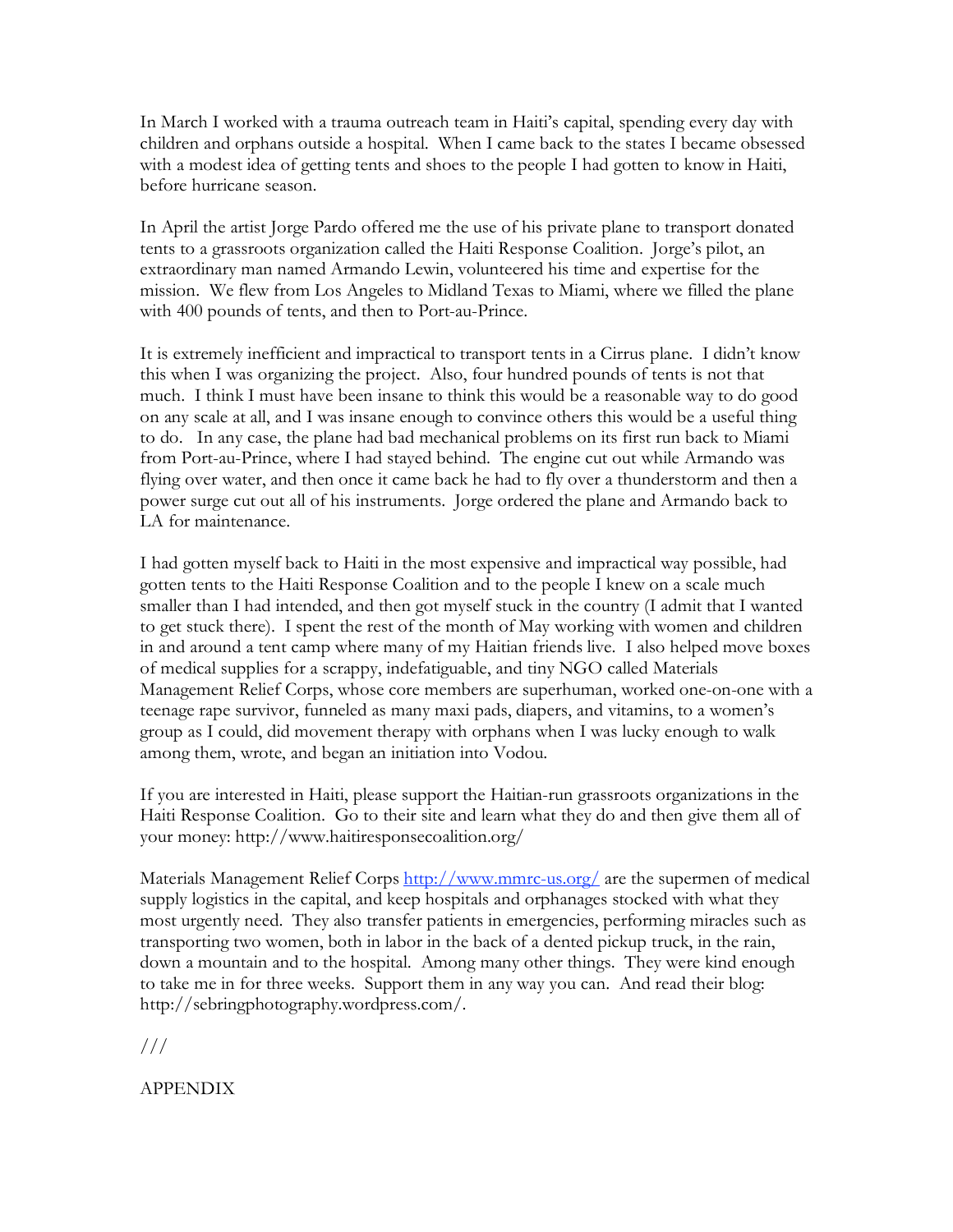Because readers of this blog are, I think, readers of books, you should know that on June 3, Haiti's annual bookfair took place. For your sake, I have translated the ad for it, below. The titles, taken together, feel like a map to me. Only two titles were in Kreyol (Creole), and I left them that way, so you could feel it.

BOOKMANIA  $16<sup>th</sup>$  Edition Thursday June 3 BAYORO, Josette – Real Beauty BERNARD, Joseph Junior – History of the Arab and Jewish Colonies of Haiti BERTRAND, Michel G. – Karla BIEN-AIMÉ, Kesler – Pieces of Emperor Jacques I (trinlingual edition) BOISSON, Sabine -- Pirouli 12 Pirouli 13 BOYARD, James – The UN and Peacekeeping Operations CADET, Pierre Josué Agénor – The Beautiful Gourgandine CARRÉ, Jean-Claude – Breast Milk in Haiti: Contamination, Necessity, and Danger CASIMIR, Bertrand – Messenger of Love CHARLES, Christophe – Ten Vaudou Poems Los juegos del amor [Love Games] Mayilò CHÉRY, Jacky – Youth and Wisdom CHERY, Frédéric Gérald – State Action and Economy in Haiti CORVINGTON, Georges – The National Palace of the Republic of Haiti Port-au-Prince through the Years (The Contemporary City 1950- 1956) volume 8 DE ROME, Leo – Success... A State of Mind. The Art of Success DESHO,ES, Fritz – Subcontracting and Minimum Wage DOMOND, Grégory -- Issues in Information and Communications Technologies Volume Two DORET, Michel R. Ph. D. – Alienation in Haitian Poetry Creole-French Lexicon (Lexique créole-français /Leksik kreyòl-franse FÉVRY, Osner Junior –Haiti is Not Cursed. January 12 Was Not a Punishment. FÉVRY, Mislet and REASON – Education for Change: The 5 Domains of Education in Our Vision for a New Haiti FRANÇOIS, Pierre Enocque – Educational Politics and Inequality in Scholastic Opportunity in Haiti FRANKETIENNE – Testamentary Visa for Light GERMAIN, Féguès – Benoît Batraville and the Caco Guerrila Against the American Occupation (1818-1920) GILBERT, Myrtha – The Catastrophe Was Not Natural GILOT, Rony (Dr.) – Memories: François Duvalier, Misunderstood Memories: Jean-Claude Duvalier, or Captive Ingenuity GOUSSE, BERNARD – Rural Code JEUDI, Inema – Gouyad legede – Zile fou